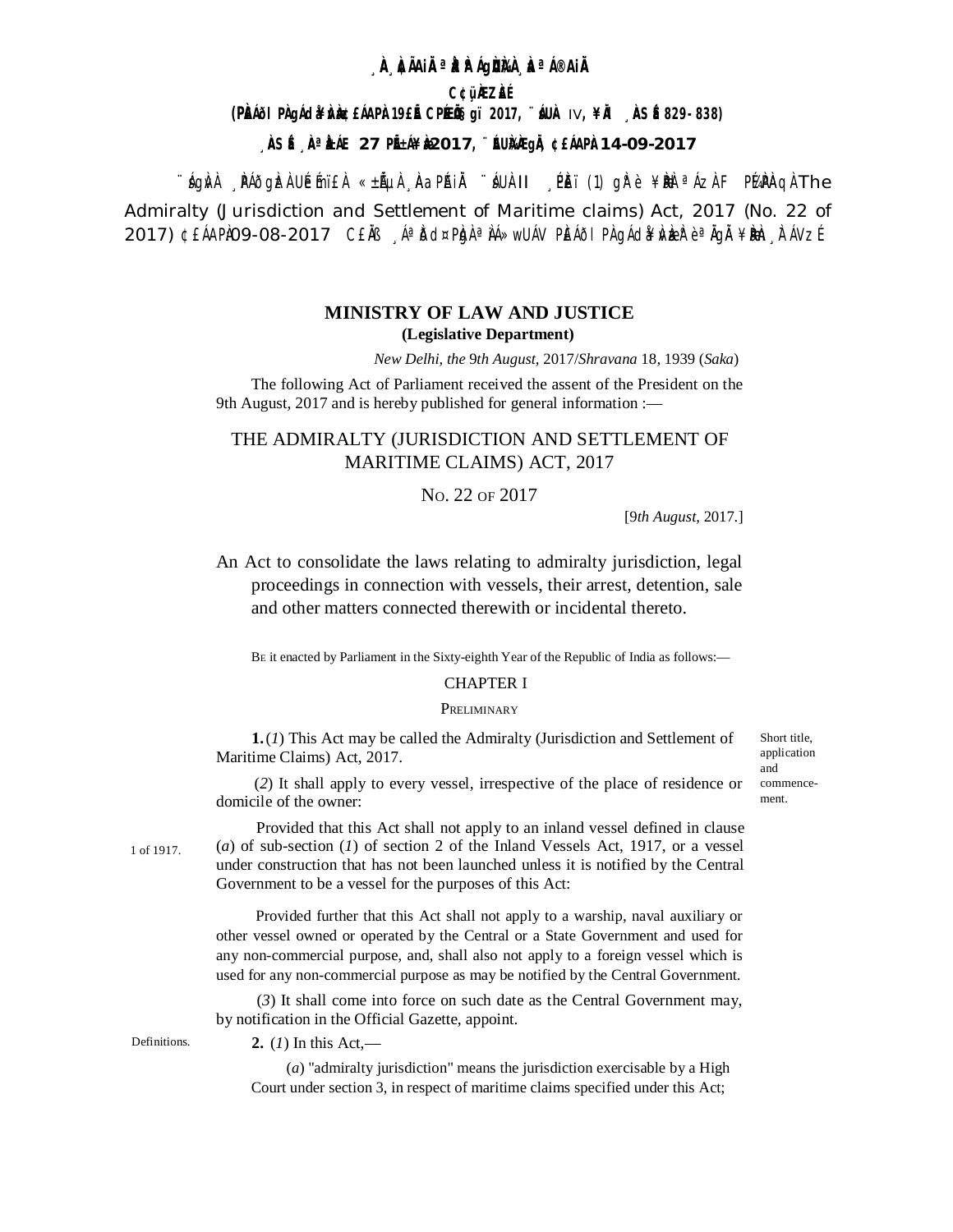(*b*) "admiralty proceeding" means any proceeding before a High Court, exercising admiralty jurisdiction;

(*c*) "arrest" means detention or restriction for removal of a vessel by order of a High Court to secure a maritime claim including seizure of a vessel in execution or satisfaction of a judgment or order;

(*d*) "goods" means any property including live animals, containers, pallets or such other articles of transport or packaging or luggage irrespective of the fact whether such property is carried, on or under the deck of a vessel;

(*e*) "High Court", in relation to an admiralty proceeding, means any of the High Court of Calcutta, High Court of Bombay, High Court of Madras, High Court of Karnataka, High Court of Gujarat, High Court of Orissa, High Court of Kerala, High Court of Judicature at Hyderabad for the State of Telangana and the State of Andhra Pradesh or any other High Court, as may be notified by the Central Government for the purposes of this Act;

(*f*) "maritime claim" means a claim referred to in section 4;

(*g*) "maritime lien" means a maritime claim against the owner, demise charterer, manager or operator of the vessel referred to in clauses (*a*) to (*e*) of sub-section (*1*) of section 9, which shall continue to exist under sub-section (*2*) of that section;

(*h*) "notification" means a notification published in the Official Gazette;

(*i*) "port" shall have the same meaning as assigned to it in the Indian Ports Act, 1908;

(*j*) "prescribed" means prescribed by rules made by the Central Government under this Act;

(*k*) "territorial waters" shall have the same meaning as assigned to it in the Territorial Waters, Continental Shelf, Exclusive Economic Zone and Other Maritime Zones Act, 1976; and

(*l*) "vessel" includes any ship, boat, sailing vessel or other description of vessel used or constructed for use in navigation by water, whether it is propelled or not, and includes a barge, lighter or other floating vessel, a hovercraft, an off-shore industry mobile unit, a vessel that has sunk or is stranded or abandoned and the remains of such a vessel.

*Explanation.*—A vessel shall not be deemed to be a vessel for the purposes of this clause, when it is broken up to such an extent that it cannot be put into use for navigation, as certified by a surveyor.

(*2*) The words and expressions used herein but not defined and defined in the Merchant Shipping Act, 1958 shall have the meanings respectively assigned to them in that Act.

44 of 1958.

maritime claim.

#### CHAPTER II

### ADMIRALTY JURISDICTION AND MARITIME CLAIMS

**3.** Subject to the provisions of sections 4 and 5, the jurisdiction in respect of all maritime claims under this Act shall vest in the respective High Courts and be exercisable over the waters up to and including the territorial waters of their respective jurisdictions in accordance with the provisions contained in this Act:

Provided that the Central Government may, by notification, extend the jurisdiction of the High Court up to the limit as defined in section 2 of the Territorial Waters, Continental 80 of 1976. Shelf, Exclusive Economic Zone and Other Maritime Zones Act, 1976.

> **4.** (*1*) The High Court may exercise jurisdiction to hear and determine any question on a maritime claim, against any vessel, arising out of any—

(*a*) dispute regarding the possession or ownership of a vessel or the ownership of any share therein;

Admiralty jurisdiction.

15 of 1908.

80 of 1976.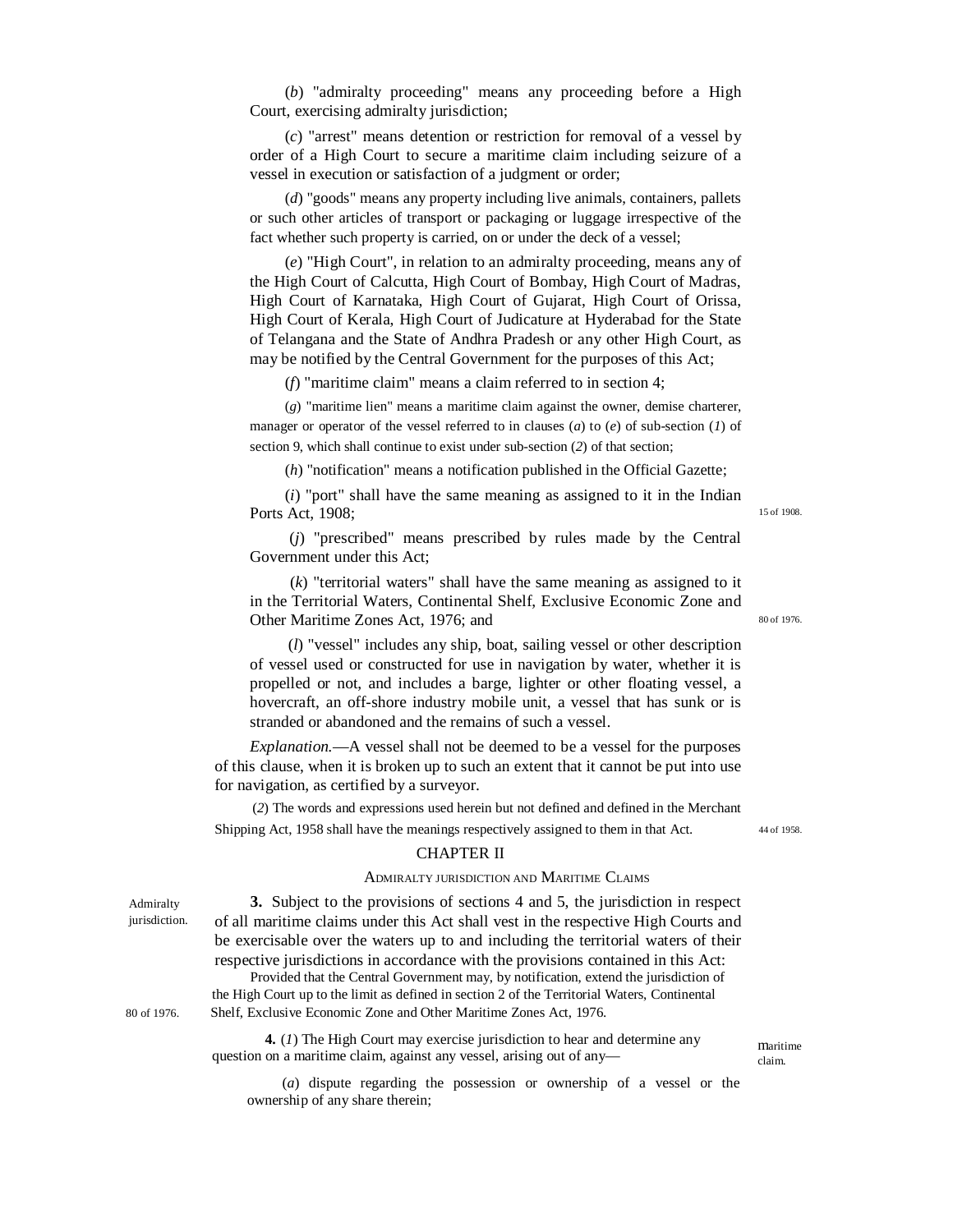*b*) dispute between the co-owners of a vessel as to the employment or earnings of the vessel;

(*c*) mortgage or a charge of the same nature on a vessel;

(*d*) loss or damage caused by the operation of a vessel;

(*e*) loss of life or personal injury occurring whether on land or on water, in direct connection with the operation of a vessel;

(*f*) loss or damage to or in connection with any goods;

(*g*) agreement relating to the carriage of goods or passengers on board a vessel, whether contained in a charter party or otherwise;

(*h*) agreement relating to the use or hire of the vessel, whether contained in a charter party or otherwise;

(*i*) salvage services, including, if applicable, special compensation relating to salvage services in respect of a vessel which by itself or its cargo threatens damage to the environment;

(*j*) towage;

(*k*) pilotage;

(*l*) goods, materials, perishable or non-perishable provisions, bunker fuel, equipment (including containers), supplied or services rendered to the vessel for its operation, management, preservation or maintenance including any fee payable or leviable;

(*m*) construction, reconstruction, repair, converting or equipping of the vessel;

(*n*) dues in connection with any port, harbour, canal, dock or light tolls, other tolls, waterway or any charges of similar kind chargeable under any law for the time being in force;

(*o*) claim by a master or member of the crew of a vessel or their heirs and dependents for wages or any sum due out of wages or adjudged to be due which may be recoverable as wages or cost of repatriation or social insurance contribution payable on their behalf or any amount an employer is under an obligation to pay to a person as an employee, whether the obligation arose out of a contract of employment or by operation of a law (including operation of a law of any country) for the time being in force, and includes any claim arising under a manning and crew agreement relating to a vessel, notwithstanding anything contained in the provisions of sections 150 and 44 of 1958. 151 of the Merchant Shipping Act, 1958;

(*p*) disbursements incurred on behalf of the vessel or its owners;

(*q*) particular average or general average;

(*r*) dispute arising out of a contract for the sale of the vessel;

(*s*) insurance premium (including mutual insurance calls) in respect of the vessel, payable by or on behalf of the vessel owners or demise charterers;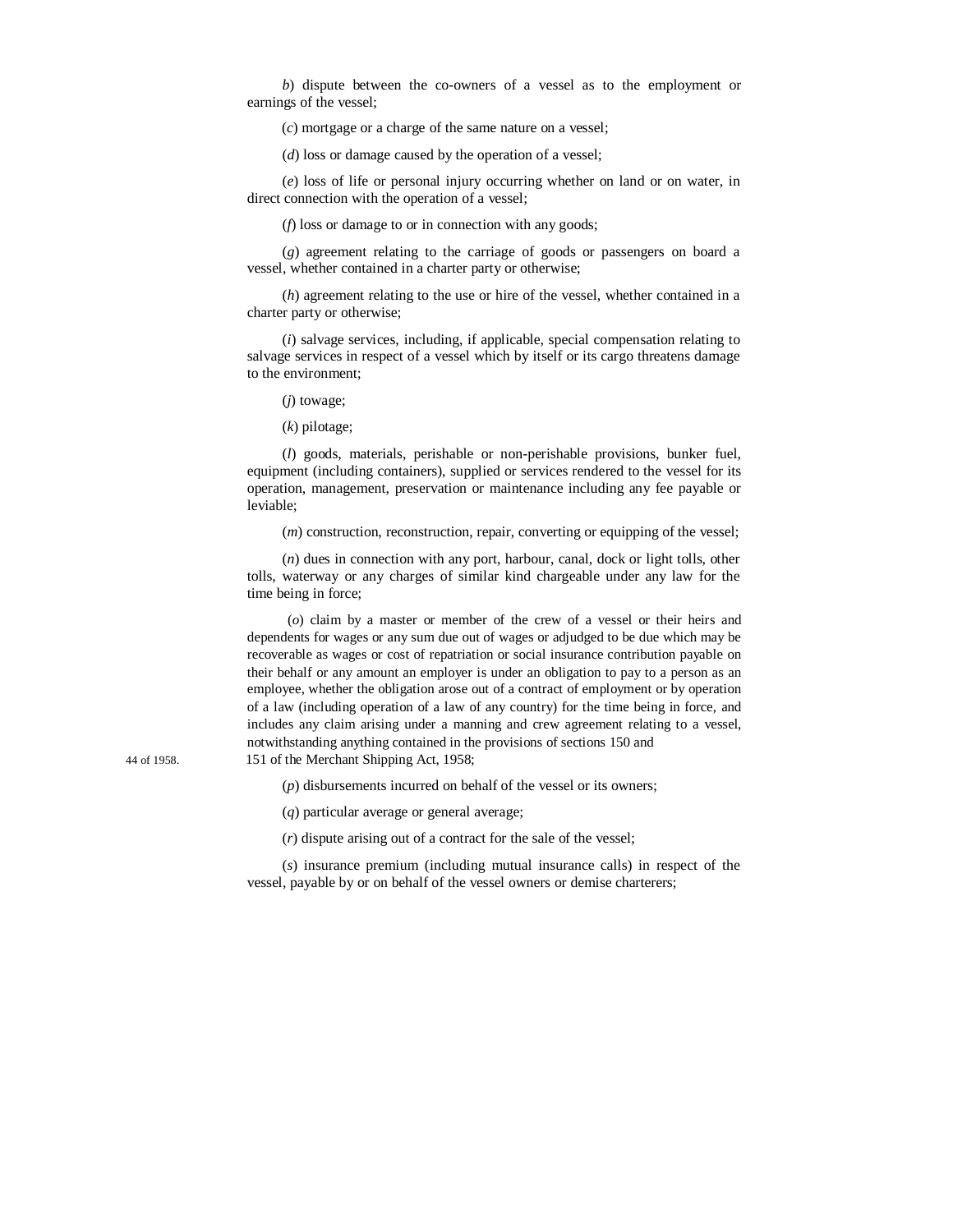(*t*) commission, brokerage or agency fees payable in respect of the vessel by or on behalf of the vessel owner or demise charterer;

(*u*) damage or threat of damage caused by the vessel to the environment, coastline or related interests; measures taken to prevent, minimise, or remove such damage; compensation for such damage; costs of reasonable measures for the restoration of the environment actually undertaken or to be undertaken; loss incurred or likely to be incurred by third parties in connection with such damage; or any other damage, costs, or loss of a similar nature to those identified in this clause;

(*v*) costs or expenses relating to raising, removal, recovery, destruction or the rendering harmless of a vessel which is sunk, wrecked, stranded or abandoned, including anything that is or has been on board such vessel, and costs or expenses relating to the preservation of an abandoned vessel and maintenance of its crew; and

(*w*) maritime lien.

*Explanation*.—For the purposes of clause (*q*), the expressions "particular average" and "general average" shall have the same meanings as assigned to them in sub-section (*1*) of section 64 and sub-section (*2*) of section 66 respectively of the Marine Insurance Act, 1963. 11 of 1963.

(*2*) While exercising jurisdiction under sub-section (*1*), the High Court may settle any account outstanding and unsettled between the parties in relation to a vessel, and direct that the vessel, or any share thereof, shall be sold, or make such other order as it may think fit.

(*3*) Where the High Court orders any vessel to be sold, it may hear and determine any question arising as to the title to the proceeds of the sale.

(*4*) Any vessel ordered to be arrested or any proceeds of a vessel on sale under this Act shall be held as security against any claim pending final outcome of the admiralty proceeding.

Arrest of vessel in *rem*.

**5.** (*1*) The High Court may order arrest of any vessel which is within its jurisdiction for the purpose of providing security against a maritime claim which is the subject of an admiralty proceeding, where the court has reason to believe that—

(*a*) the person who owned the vessel at the time when the maritime claim arose is liable for the claim and is the owner of the vessel when the arrest is effected; or

(*b*) the demise charterer of the vessel at the time when the maritime claim arose is liable for the claim and is the demise charterer or the owner of the vessel when the arrest is effected; or

(*c*) the claim is based on a mortgage or a charge of the similar nature on the vessel; or

(*d*) the claim relates to the ownership or possession of the vessel; or

(*e*) the claim is against the owner, demise charterer, manager or operator of the vessel and is secured by a maritime lien as provided in section 9.

(*2*) The High Court may also order arrest of any other vessel for the purpose of providing security against a maritime claim, in lieu of the vessel against which a maritime claim has been made under this Act, subject to the provisions of sub-section (*1*):

Provided that no vessel shall be arrested under this sub-section in respect of a maritime claim under clause (*a*) of sub-section (*1*) of section 4.

Admiralty jurisdiction *in personam.*

**6.** Subject to section 7, the High Court may exercise admiralty jurisdiction by action *in personam* in respect of any maritime claim referred to in clauses (*a*) to (*w*) of sub-section (*1*) of section 4.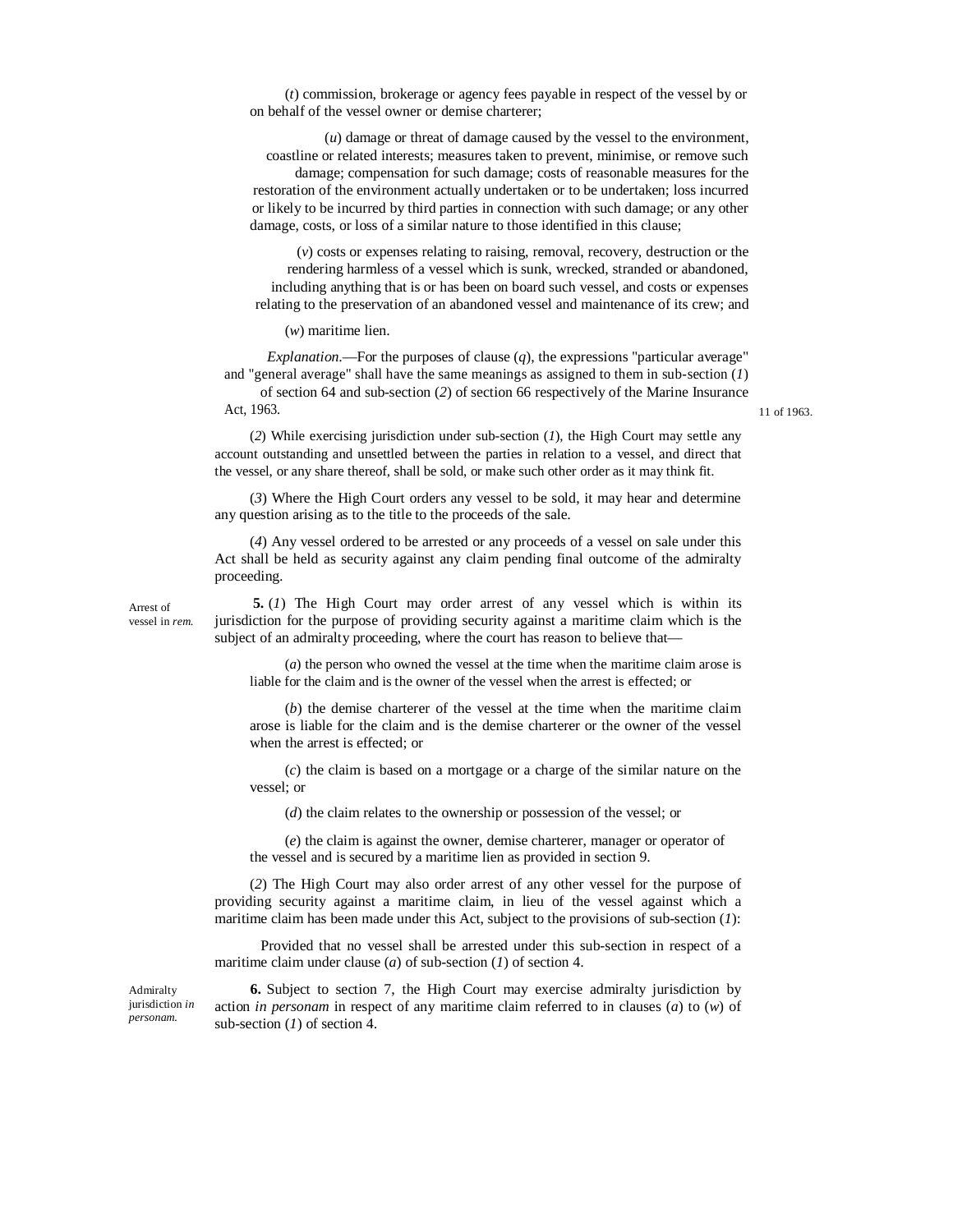(*i*) collision between vessels,

personal injury arising out of any—

(*ii*) the carrying out of or omission to carry out, a manoeuvre in the case of one or more vessels,

(*iii*) non-compliance, on the part of one or more vessels, with the collision 44 of 1958. regulations made in pursuance of section 285 of the Merchant Shipping Act, 1958,

the High Court shall not entertain any action under this section against any defendant unless—

(*a*) the cause of action, wholly or in part, arises in India; or

(*b*) the defendant, at the time of commencement of the action by the High Court, actually and voluntarily resides or carries on business or personally works for gain in India:

Provided that an action may be entertained in a case, where there are more defendants than one and where one of the defendants who does not actually and voluntarily reside or carry on business or personally work for gain in India is made a party to such action either with the leave of the court, or each of the defendants acquiesces in such action.

(*2*) The High Court shall not entertain any action *in personam* to enforce a claim to which this section applies until any proceedings previously brought by the plaintiff in any court outside India against the same defendant in respect of the same incident or series of incidents have been discontinued or have otherwise come to an end.

(*3*) The provisions of sub-section (*2*) shall apply to counter-claims as they apply to actions except counter-claims in proceedings arising out of the same incident or series of incidents.

(*4*) A reference to the plaintiff and the defendant for the purpose of sub-section (*3*) shall be construed as reference to the plaintiff in the counter-claim and the defendant in the counter-claim respectively.

(*5*) The provisions of sub-sections (*2*) and (*3*) shall not apply to any action or counterclaim if the defendant submits or agrees to submit to the jurisdiction of the High Court.

(*6*) Subject to the provisions of sub-section (*2*), the High Court shall have jurisdiction to entertain an action *in personam* to enforce a claim to which this section applies whenever any of the conditions specified, in clauses (*a*) and (*b*) of sub-section (*1*) is satisfied and any law for the time being in force relating to the service of process outside the jurisdiction shall apply.

**8.** On the sale of a vessel under this Act by the High Court in exercise of its admiralty jurisdiction, the vessel shall vest in the purchaser free from all encumbrances, liens, attachments, registered mortgages and charges of the same nature on the vessel.

Vesting of rights on sale of vessels.

*Inter se*  priority on maritime lien.

**9.** (*1*) Every maritime lien shall have the following order of *inter se* priority, namely:—

(*a*) claims for wages and other sums due to the master, officers and other members of the vessel's complement in respect of their employment on the vessel, including costs of repatriation and social insurance contributions payable on their behalf;

(*b*) claims in respect of loss of life or personal injury occurring, whether on land or on water, in direct connection with the operation of the vessel;

(*c*) claims for reward for salvage services including special compensation relating thereto;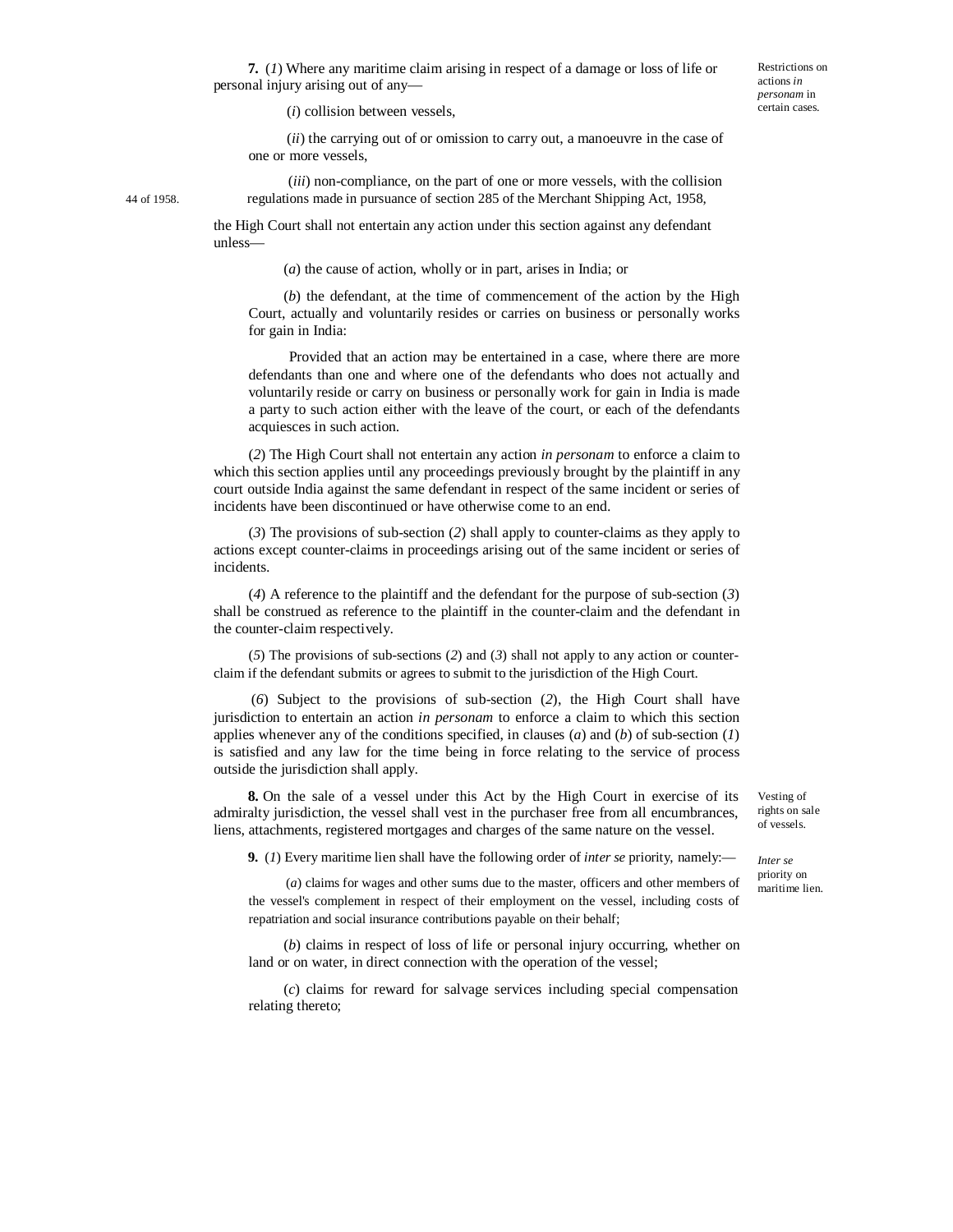(*d*) claims for port, canal, and other waterway dues and pilotage dues and any other statutory dues related to the vessel;

(*e*) claims based on tort arising out of loss or damage caused by the operation of the vessel other than loss or damage to cargo and containers carried on the vessel.

(*2*) The maritime lien specified in sub-section (*1*) shall continue to exist on the vessel notwithstanding any change of ownership or of registration or of flag and shall be extinguished after expiry of a period of one year unless, prior to the expiry of such period, the vessel has been arrested or seized and such arrest or seizure has led to a forced sale by the High Court:

Provided that for a claim under clause (*a*) of sub-section (*1*), the period shall be two years from the date on which the wage, sum, cost of repatriation or social insurance contribution, falls due or becomes payable.

(*3*) The maritime lien referred to in this section shall commence—

(*a*) in relation to the maritime lien under clause (*a*) of sub-section (*1*), upon the claimant's discharge from the vessel;

(*b*) in relation to the maritime liens under clauses (*b*) to (*e*) of sub-section (*1*), when the claim arises,

and shall run continuously without any suspension or interruption:

Provided that the period during which the vessel was under arrest or seizure shall be excluded.

(*4*) No maritime lien shall attach to a vessel to secure a claim which arises out of or results from—

(*a*) damage in connection with the carriage of oil or other hazardous or noxious substances by sea for which compensation is payable to the claimants pursuant to any law for the time being in force;

(*b*) the radioactive properties or a combination of radioactive properties with toxic, explosive or other hazardous properties of nuclear fuel or of radioactive products or waste.

**10.** (*1*) The order of maritime claims determining the *inter se* priority in an admiralty proceeding shall be as follows:—

(*a*) a claim on the vessel where there is a maritime lien;

(*b*) registered mortgages and charges of same nature on the vessel;

(*c*) all other claims.

(*2*) The following principles shall apply in determining the priority of claims *inter se*—

(*a*) if there are more claims than one in any single category of priority, they shall rank equally;

(*b*) claims for various salvages shall rank in inverse order of time when the claims thereto accrue.

Protection of owner, demise charterer, manager or operator or crew of vessel arrested.

Order of priority of maritime claims.

> **11.**(*1*) The High Court may, as a condition of arrest of a vessel, or for permitting an arrest already effected to be maintained, impose upon the claimant who seeks to arrest or who has procured the arrest of the vessel, an obligation to provide an unconditional undertaking to pay such sums of money as damages or such security of a kind for an amount and upon such terms as may be determined by the High Court, for any loss or damage which may be incurred by the defendant as a result of the arrest, and for which the claimant may be found liable, including but not restricted to the following, namely:—

> > (*a*) the arrest having been wrongful or unjustified; or

(*b*) excessive security having been demanded and provided.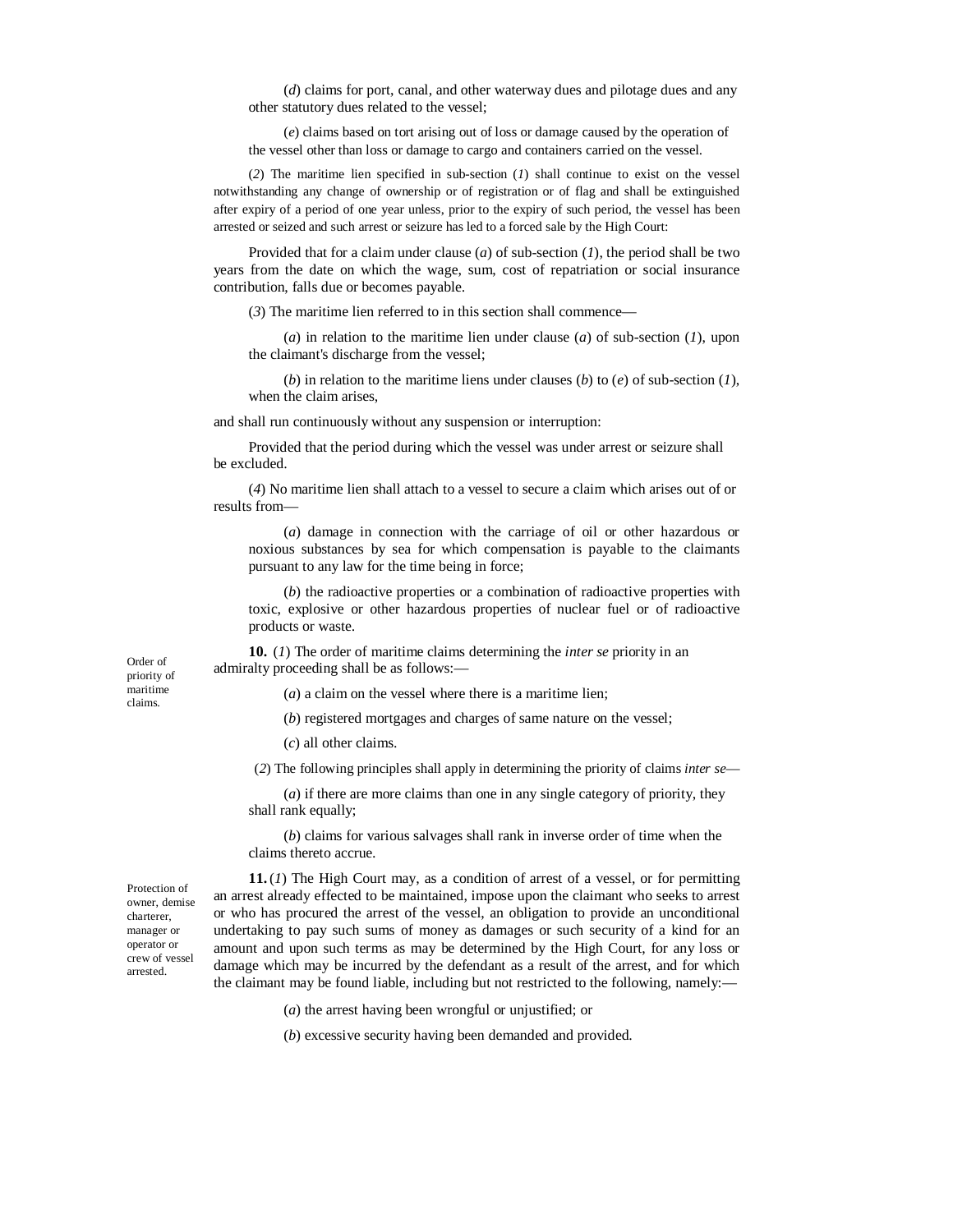(*2*) Where pursuant to sub-section (*1*), the person providing the security may at any time, apply to the High Court to have the security reduced, modified or cancelled for sufficient reasons as may be stated in the application.

(*3*) If the owner or demise charterer abandons the vessel after its arrest, the High Court shall cause the vessel to be auctioned and the proceeds appropriated and dealt with in such manner as the court may deem fit within a period of forty-five days from the date of arrest or abandonment:

Provided that the High Court shall, for reasons to be recorded in writing, extend the period of auction of the vessel for a further period of thirty days.

### CHAPTER III

#### PROCEDURE AND APPEALS

5 of 1908. **12.** The provisions of the Code of Civil Procedure, 1908 shall apply in all the proceedings before the High Court in so far as they are not inconsistent with or contrary to the provisions of this Act or the rules made thereunder.

> **13.** (*1*) Notwithstanding anything contained in any other law for the time being in force, the Central Government shall appoint by notification, a list of assessors with such qualifications and experience in admiralty and maritime matters, the nature of duties to be performed by them, the fees to be paid to them and other ancillary or incidental matters for the purposes of this Act, in the manner as may be prescribed.

(*2*) The appointment of assessors shall not be construed as a bar to the examination of expert witnesses by any of the parties in any admiralty proceeding.

**14.** Notwithstanding anything contained in any other law for the time being in force, an appeal shall lie from any judgment, decree or final order or interim order of a single Judge of the High Court under this Act to a Division Bench of the High Court.

**15.** The Supreme Court may on an application of any party, transfer, at any stage, any admiralty proceeding from one High Court to any other High Court and the latter High Court shall proceed to try, hear and determine the matter from the stage at which it stood at the time of transfer:

Provided that no such proceeding shall be transferred unless parties to the proceeding have been given an opportunity of being heard in the matter.

### CHAPTER IV

#### **MISCELLANEOUS**

**16.**(*1*) The Central Government may, by notification in the Official Gazette, make rules for carrying out the purposes of this Act.

(*2*) In particular, and without prejudice to the generality of the foregoing power, the rules may provide for all or any of the following matters, namely:—

(*a*) the qualification, experience, nature of duties and fee to be paid to the assessors and other ancillary or incidental matters under sub-section (*1*) of section 13;

(*b*) the practice and procedure of admiralty jurisdiction under this Act including fees, costs and expenses in such proceedings; and

(*c*) any other matter which is required to be, or may be, prescribed.

(*3*) Until rules are made under sub-section (*2*) by the Central Government, all rules for the time being in force governing the exercise of admiralty jurisdiction in the High Courts shall be applicable.

Application of Code of Civil Procedure.

Assistance of assessors.

Appeal.

Transfer of proceedings by Supreme Court.

Power to make rules.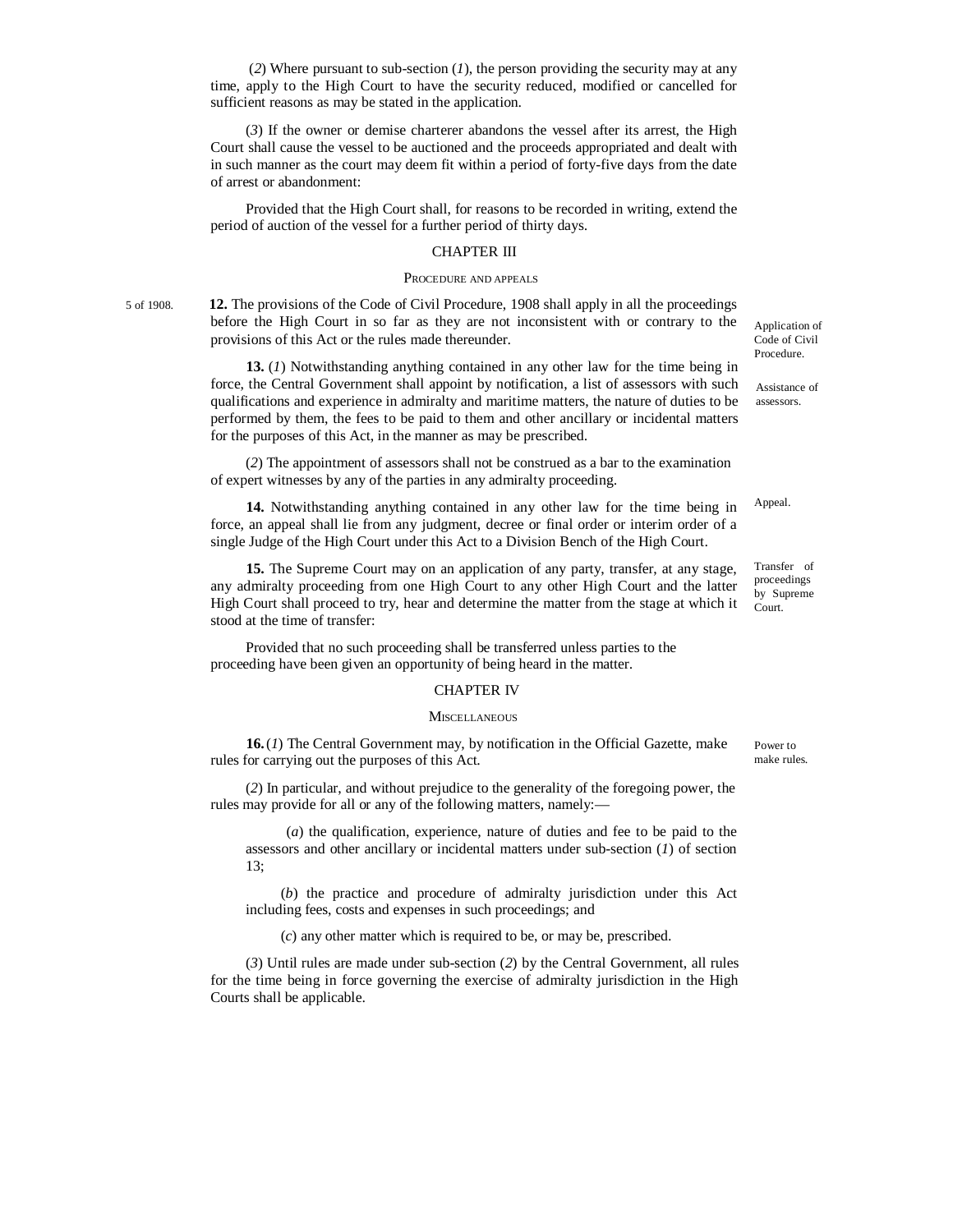(*4*) Every rule made under this Act shall be laid, as soon as may be after the rule is made, or notification issued before each House of Parliament while it is in session for a total period of thirty days comprised in one session or in two or more successive sessions and if, before the expiry of the session immediately following the session or the successive sessions aforesaid both Houses agree in making any modification in the rule or notification or both Houses agree that the rule or notification should not be made or issued, the rule or notification shall thereafter have effect, only in such modified form or be of no effect, as the case may be; so, however, that any such modification or annulment shall be without prejudice to the validity of anything previously done under that rule or notification.

**17.**(*1*) The application in India of the following enactments are hereby

| repealed— ( <i>a</i> ) the Admiralty Court Act, 1840;       | 3 & 4 Vict.,<br>c. $65.$     |
|-------------------------------------------------------------|------------------------------|
| (b) the Admiralty Court Act, 1861;                          | 24 & 25                      |
| $(c)$ the Colonial Courts of Admiralty Act, 1890;           | Vict., c. 10.<br>53 and 54   |
| (d) the Colonial Courts of Admiralty (India) Act, 1891; and | vict., c. 27.<br>16 of 1891. |

(*e*) the provisions of the Letters Patent, 1865 in so far as they apply to the admiralty jurisdiction of the Bombay, Calcutta and Madras High Courts.

(*2*) Notwithstanding the repeal, all admiralty proceedings pending in any High Court immediately before the commencement of this Act shall continue to be adjudicated by such court in accordance with the provisions of this Act.

(*3*) Anything done or any action taken, under the provisions of the repealed enactments, shall in so far as such thing or action is not inconsistent with the provisions of this Act, be deemed to have been done or taken under the corresponding provisions of the Act as if the said provisions were in force when such thing was done or such action was taken and shall continue to be in force accordingly until superseded by anything done or any action taken under this Act or rules made thereunder.

(*4*) Any rule, regulation, bye-law made or order or notice issued under the repealed enactments, shall so far as it is not inconsistent with the provisions of this Act or rules made thereunder be deemed to have been done or taken under the corresponding provisions of this Act.

Power to remove difficulties.

Repeal and savings.

> **18.**(*1*) If any difficulty arises in giving effect to the provisions of this Act, the Central Government may, by order published in the Official Gazette, make such provisions, not inconsistent with the provisions of this Act as may appear to it to be necessary for removing the difficulty:

Provided that no such order shall be made after the expiry of a period of three years from the date of commencement of this Act.